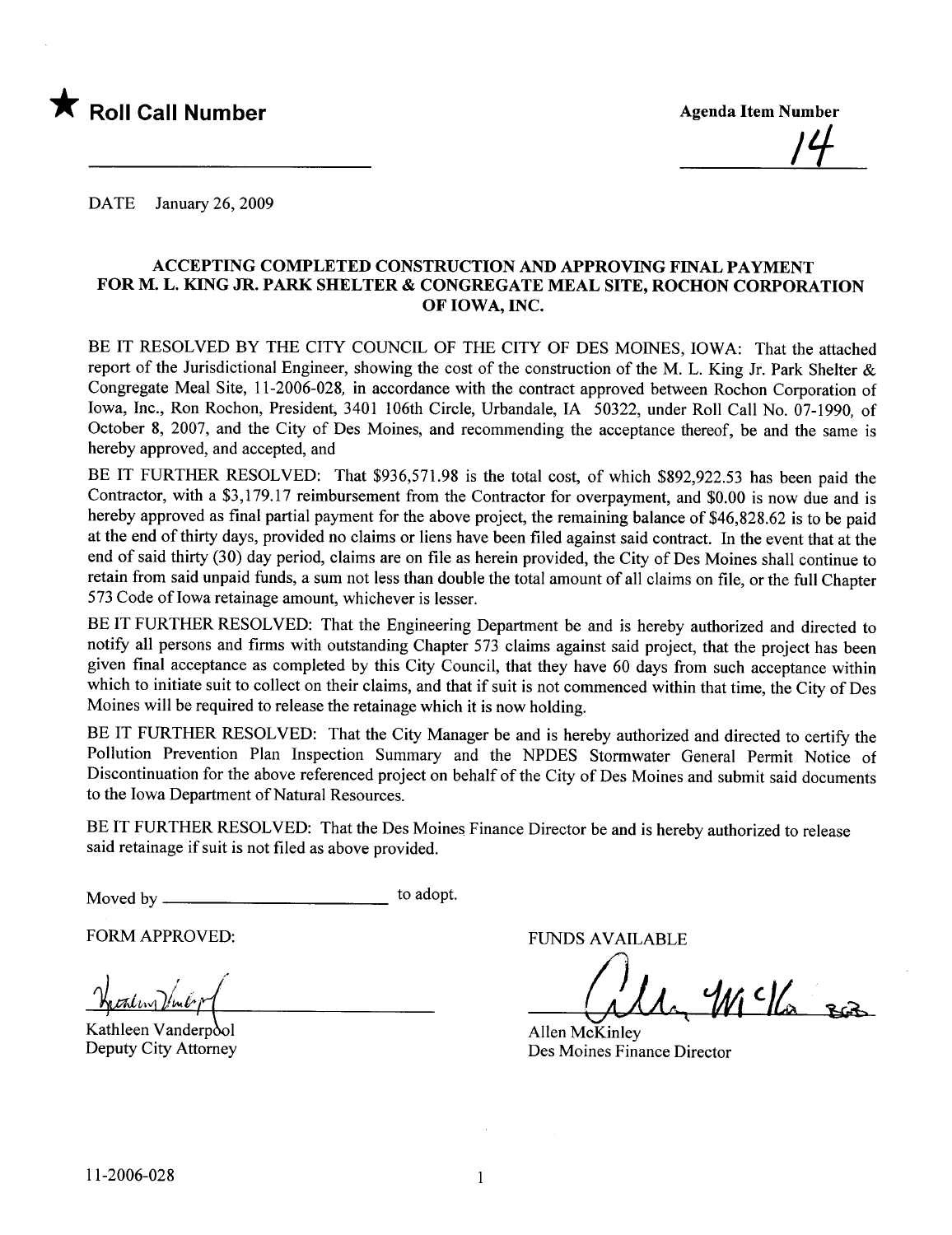

1'1

DATE January 26, 2009

Funding Source: 2008-2009 CIP, Page Park-19, Park Redevelopment, PKS100, Being: 50% of the project costs with a maximum of\$550,000 from Polk County per 28E Agreement approved July 23, 2007, under Roll Call Number 07-1467, with the remaining costs in Des Moines G. O. Bonds from PKS100. Said 28E Agreement continues in effect through June 30, 2057, and also states that Polk County shall pay 50% of the annual operating expenses including utilties, custodial care, general repairs, and major structural repair and improvements.

| <b>COUNCIL ACTION</b> | <b>YEAS</b> | <b>NAYS</b> | <b>PASS</b> | <b>ABSENT</b>   |
|-----------------------|-------------|-------------|-------------|-----------------|
| <b>COWNIE</b>         |             |             |             |                 |
| <b>COLEMAN</b>        |             |             |             |                 |
| <b>HENSLEY</b>        |             |             |             |                 |
| <b>KIERNAN</b>        |             |             |             |                 |
| <b>MAHAFFEY</b>       |             |             |             |                 |
| <b>MEYER</b>          |             |             |             |                 |
| <b>VLASSIS</b>        |             |             |             |                 |
| <b>TOTAL</b>          |             |             |             |                 |
| <b>MOTION CARRIED</b> |             |             |             | <b>APPROVED</b> |
|                       |             |             |             |                 |
|                       |             |             |             | Mavor           |

I, Diane Rauh, City Clerk of said City Council, hereby certify that at a meeting of the City Council, held on the above date, among other proceedings the above was adopted.

IN WITNESS WHREOF, I have hereunto set my hand and affixed my seal the day and year first above written.

Mayor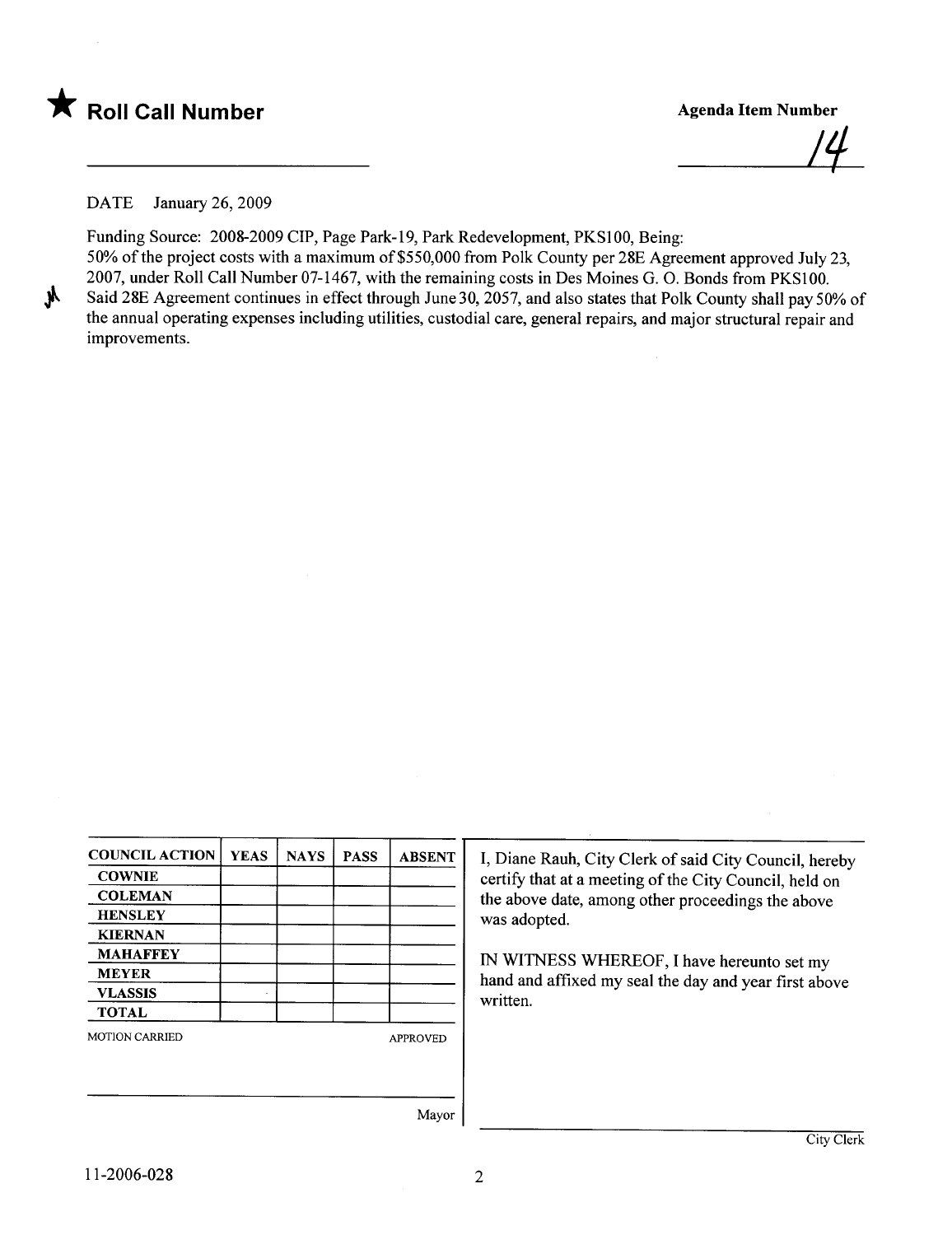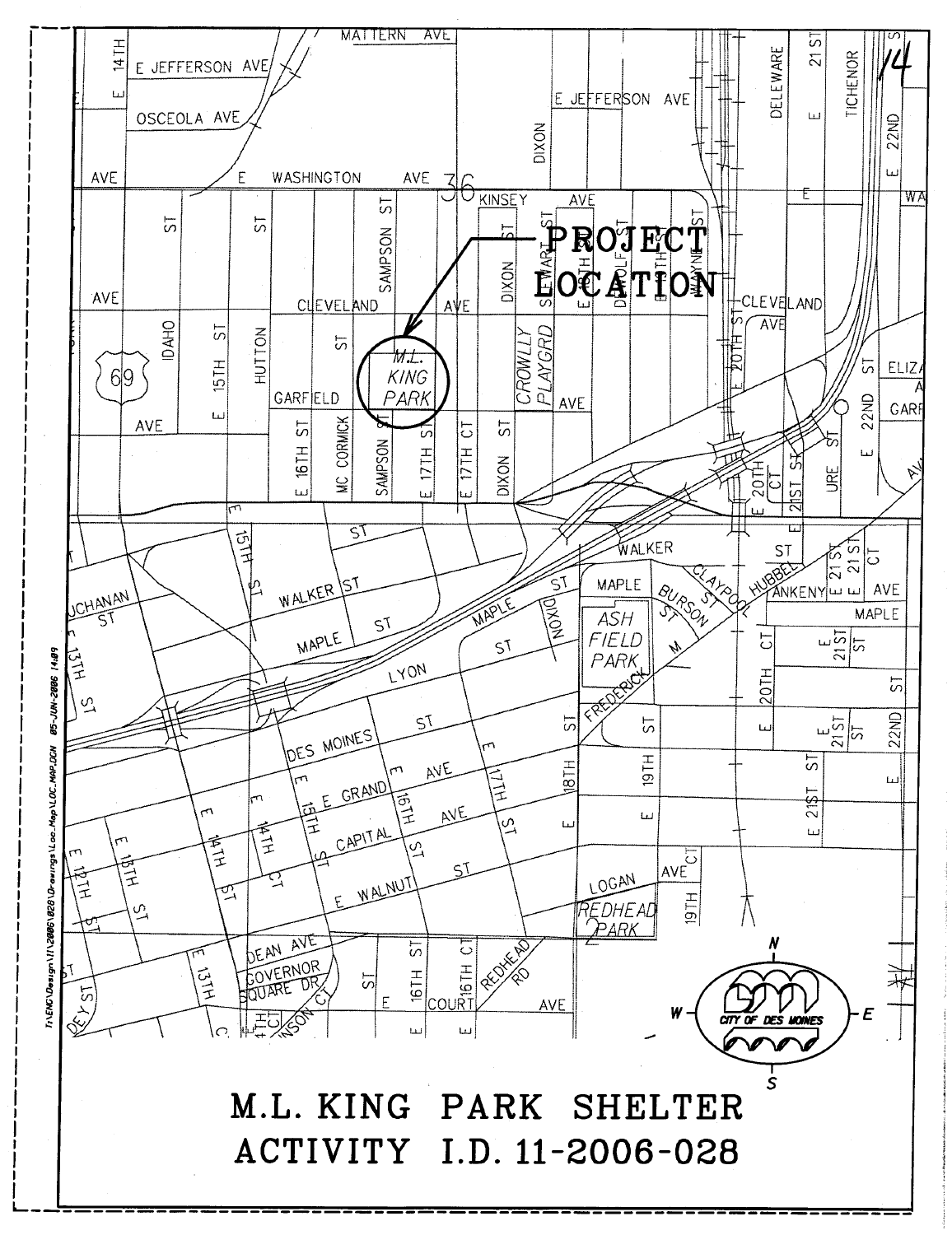## PROJECT SUMMARY

### ML King Park Shelter & Congregate Meal **Activity ID** 11-2006-028

On October 8, 2007, under Roll Call 07-1990, the City Council awarded the contract for the above improvement to Rochon Corporation of Iowa, in the amount of \$920,750.00 for the construction of a new 4,200 SF wood framed enclosed shelter to be used by both the Parks & Recreation Department and by Polk County as a congregate meal site.

Tabulated below is a history of project change orders.

| Change         |                                                                                                                                                                                                                                                                                                                                | <b>Initiated</b>       |                |
|----------------|--------------------------------------------------------------------------------------------------------------------------------------------------------------------------------------------------------------------------------------------------------------------------------------------------------------------------------|------------------------|----------------|
| Order No.      | <b>Description</b>                                                                                                                                                                                                                                                                                                             | $\mathbf{B}\mathbf{y}$ | Amount         |
| $\mathbf{1}$   | 2/26/2008<br>Add water line & fill. Delete soap dispensers & hand<br>dryers. Add fire extinguishers & bullnose cmu. Add<br>hardware and power. Increase size of grease interceptor.<br>Narrower depth of door frame supplied.                                                                                                  | Regulator              | \$11,031.00    |
| $\overline{2}$ | 5/7/2008<br>Fire alarm changes required by Fire Marshall. Keyed<br>power switch on oven required by building code official.<br>Electrical primary route changed by Mid-American.<br>Change to kitchen equipment required second outlet for<br>refrigerators and stainless steel serving counter.                               | Regulator              | \$5,697.04     |
| 3              | 8/6/2008<br>Knox box required by Fire Department. Structural bracing<br>required by Building Inspector. Restroom floor finish<br>changed from sealed concrete to quartz epoxy as requested<br>by Parks. Pass-through counter supplied by kitchen<br>equipment supplier. PVC conduit required by Qwest for<br>phone/data lines. | Regulator              | \$2,440.42     |
| $\overline{4}$ | 1/7/2009<br>Adjust contract item amounts to as-built quantities. Grind<br>curb, remove pavement, install HMA, replace casting.<br>Remove stump. Modify island. Place fly ash. Plant juniper<br>bushes. Adjust contract item amounts to as-built quantities.                                                                    | Engineering            | $(\$6,269.46)$ |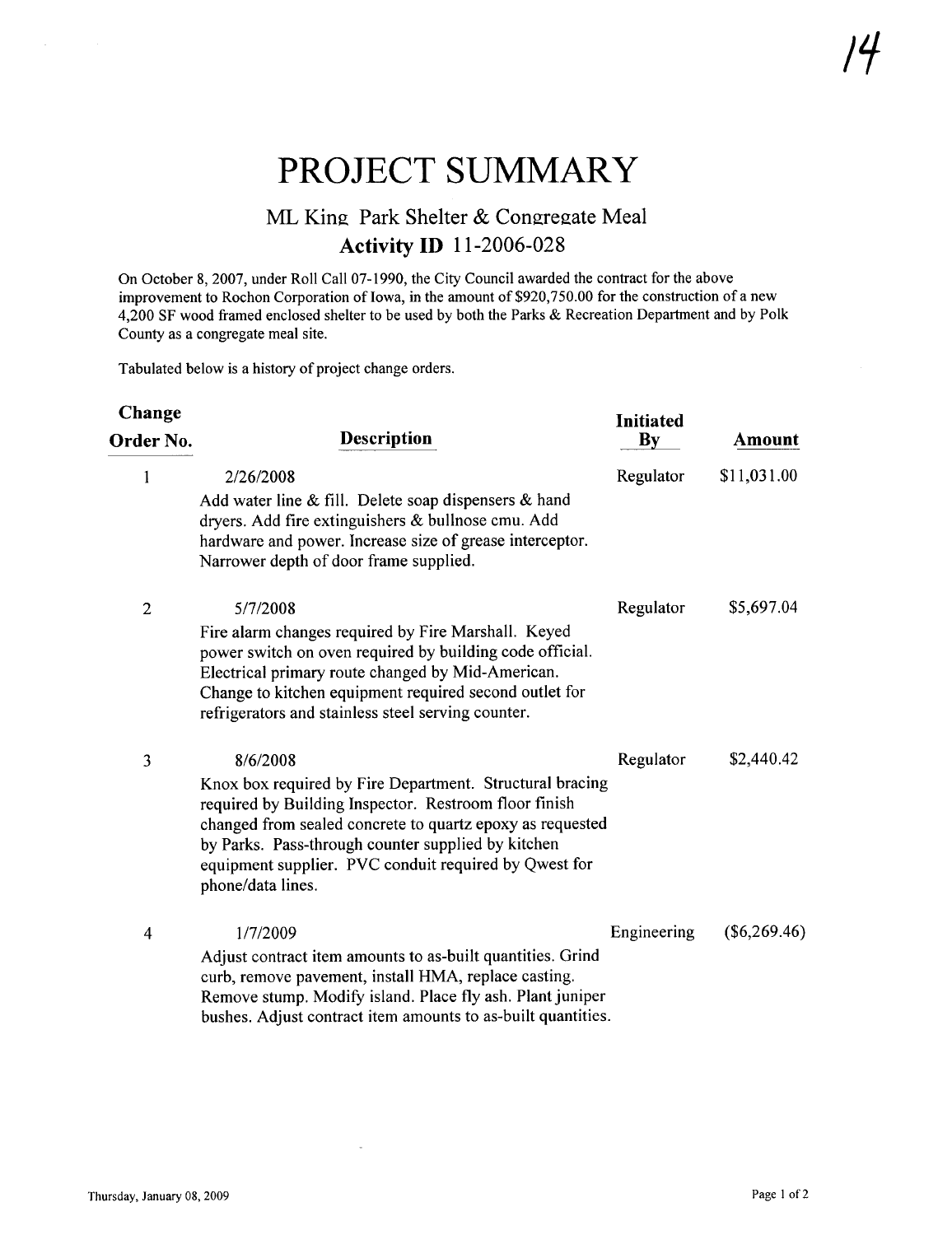| Change<br>Order No. | <b>Description</b>                                                                                                                                                                                                                                                                                                                                                                                            | <b>Initiated</b><br>$\mathbf{By}$ | Amount       |
|---------------------|---------------------------------------------------------------------------------------------------------------------------------------------------------------------------------------------------------------------------------------------------------------------------------------------------------------------------------------------------------------------------------------------------------------|-----------------------------------|--------------|
| 5                   | 1/7/2009<br>Kitchen: stainless steel face plates and recptacles to match<br>the refrigerator requirements. Dining Room: raise lights to<br>reduce chance of vandalism. County requested two more<br>data cables. City inspector required ERU to be raised.<br>Van accessible sign required. HVAC controls changed<br>from remote to stand alone. CPVC piping was installed in<br>lieu of copper as specified. | User                              | \$2,922.98   |
|                     | <b>Original Contract Amount</b>                                                                                                                                                                                                                                                                                                                                                                               |                                   | \$920,750.00 |
|                     | <b>Total Change Orders</b>                                                                                                                                                                                                                                                                                                                                                                                    |                                   | \$15,821.98  |
|                     | <b>Percent of Change Orders to Original Contract</b>                                                                                                                                                                                                                                                                                                                                                          |                                   | $1.72\%$     |
|                     | <b>Final Contract Amount</b>                                                                                                                                                                                                                                                                                                                                                                                  |                                   | \$936,571.98 |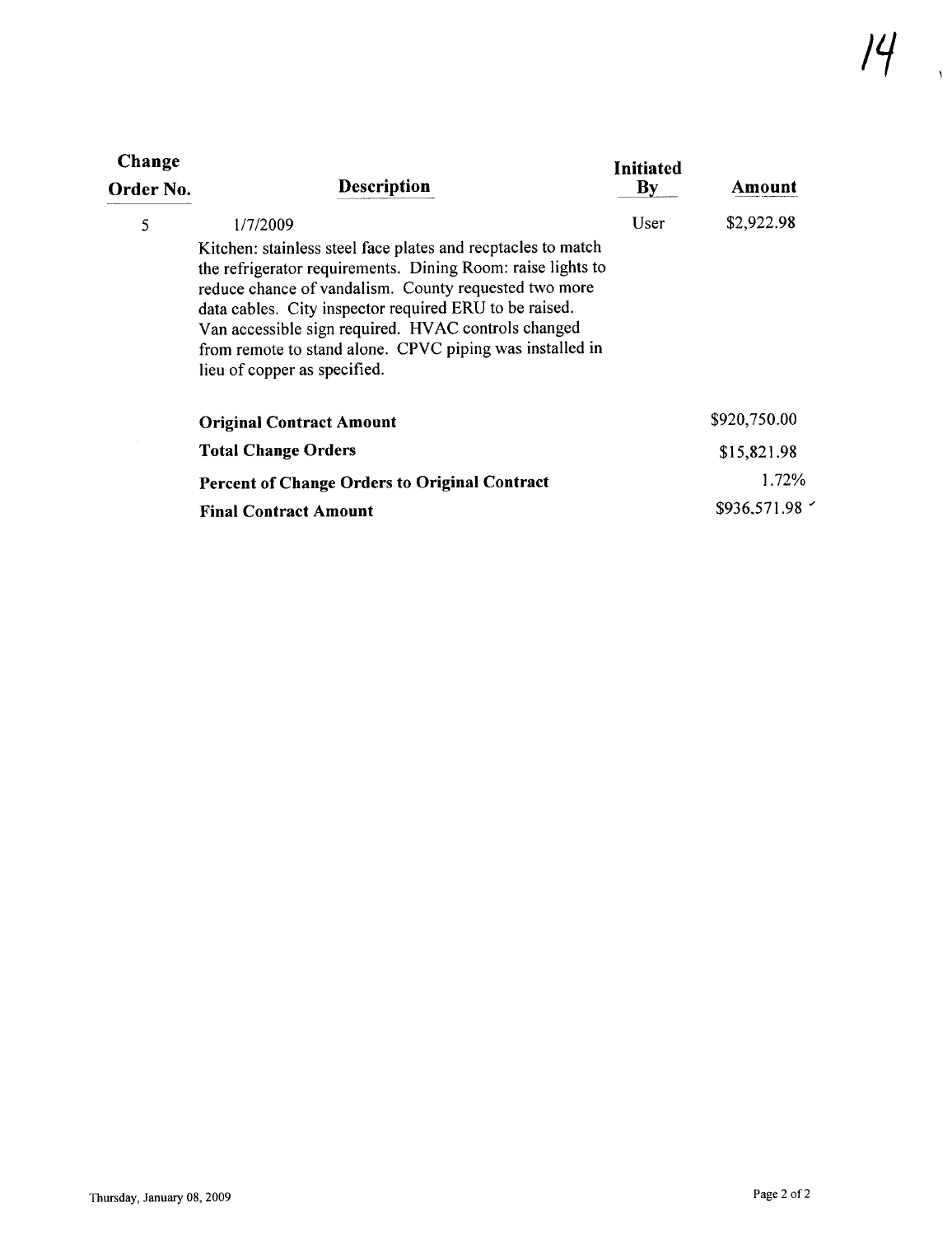1'1

January 26,2009

#### CERTIFICATION OF COMPLETION

#### AGENDA HEADING:

Accepting completed construction and approving final payment for the M. L. King Jr Park Shelter & Congregate Meal Site, Rochon Corporation of Iowa, Inc..

#### SYNOPSIS:

Approve the Jurisdictional Engineer's Certification of Completion, accept construction of said improvement, and authorize final payment to the contractor.

#### FISCAL IMPACT:

Amount: \$936,571.98 As-Built Contract Cost

Funding Source: 2008-2009 CIP, Page Park-19, Park Redevelopment, PKS100, Being: 50% of the project costs with a maximum of\$550,000 from Polk County per 28E Agreement approved July 23,2007, under Roll Call Number 07-1467, with the remaining costs in Des Moines G. O. Bonds from PKSI00. Said 28E Agreement continues in effect through June 30, 2057, and also states that Polk County shall pay 50% of the annual operating expenses including utilties, custodial care, general repairs, and major structural repair and improvements.

#### CERTIFICATION OF COMPLETION:

On October 8,2007, under Roll Call No. 07-1990, the City Council awarded a contract to Rochon Corporation of Iowa, Inc., Ron Rochon, President, 3401 106th Circle, Urbandale,IA 50322 for the construction of the following improvement:

M. L. King Jr. Park Shelter & Congregate Meal Site, 11-2006-028

The improvement includes construction of an approximately 4,200 square foot, wood-framed building for use by the Parks and Recreation Department as an enclosed shelter for community use and as a Congregate Meal Site administered by Polk County. Work includes concrete footings, slabs, wood-framed construction, plumbing, electrical, HV AC, restrooms, and kitchen, all in accordance with the contract documents including Plan File Nos. 474-034/056, at the M. L. King Jr. Park, East 17th Street and Garfield Avenue, Des Moines, Iowa. This project is seeking a certified rating level from the Leadership in Energy and Environmental Design Rating System for New Construction.

I hereby certify that the construction of said M. L. King Jr. Park Shelter & Congregate Meal Site, Activity ID 11-2006-028, has been completed in substantial compliance with the terms of said contract, and I hereby recommend that the work be accepted. The work commenced on November 5, 2007, and was completed on January 8, 2009.



ENGINEERING DEPARTMENT CITY HALL 400 ROBERT D. RAY DRIVE DES MOINES, IOWA 50309-1891 (515) 283-4920 FAX (515) 283-4112

ALL-AMERICA CITY 1949,1976,1981 2003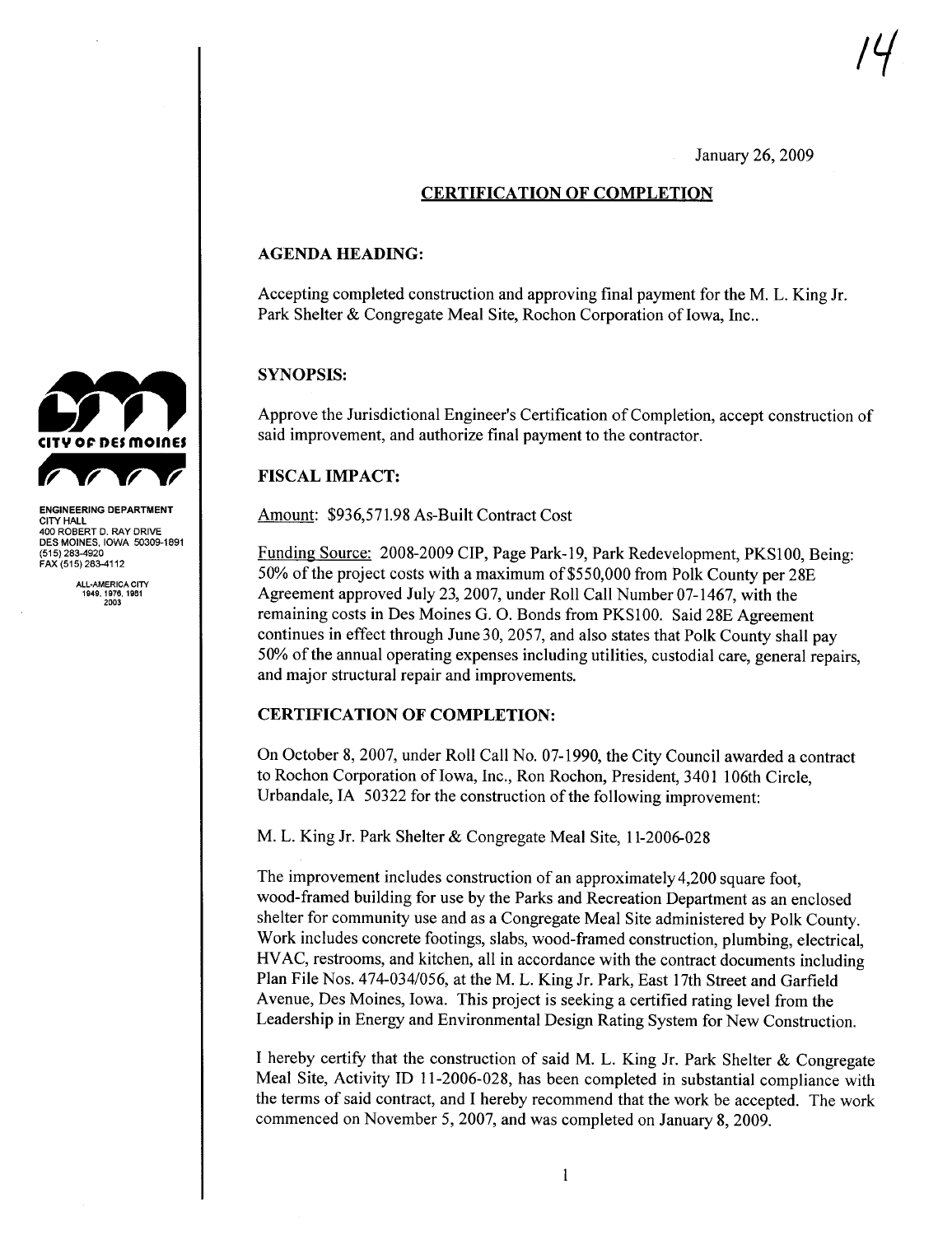I further certify that \$936,571.98 is the total cost of said improvement, of which \$892,922.53 has been paid the Contractor, with a \$3,179.17 reimbursement from the Contractor for overpayment and \$0.00 is now due and is hereby approved as final partial payment for the above project, the remaining balance of \$46,828.62 is to be paid at the end of thirty days, provided no claims or liens have been filed against said contract. In the event that at the end of said thirty  $(30)$  day period, claims are on file as herein provided, the City of Des Moines shall continue to retain from said unpaid funds, a sum not less than double the total amount of all claims on fie, or the full Chapter 573 Code of Iowa retain age amount, whichever is lesser. The amount of completed work is shown

on the attached Estimate of Construction Completed.<br> $\mathcal{L}$  Bawelland

Jeb E. Brewer, P.E. Des Moines City Engineer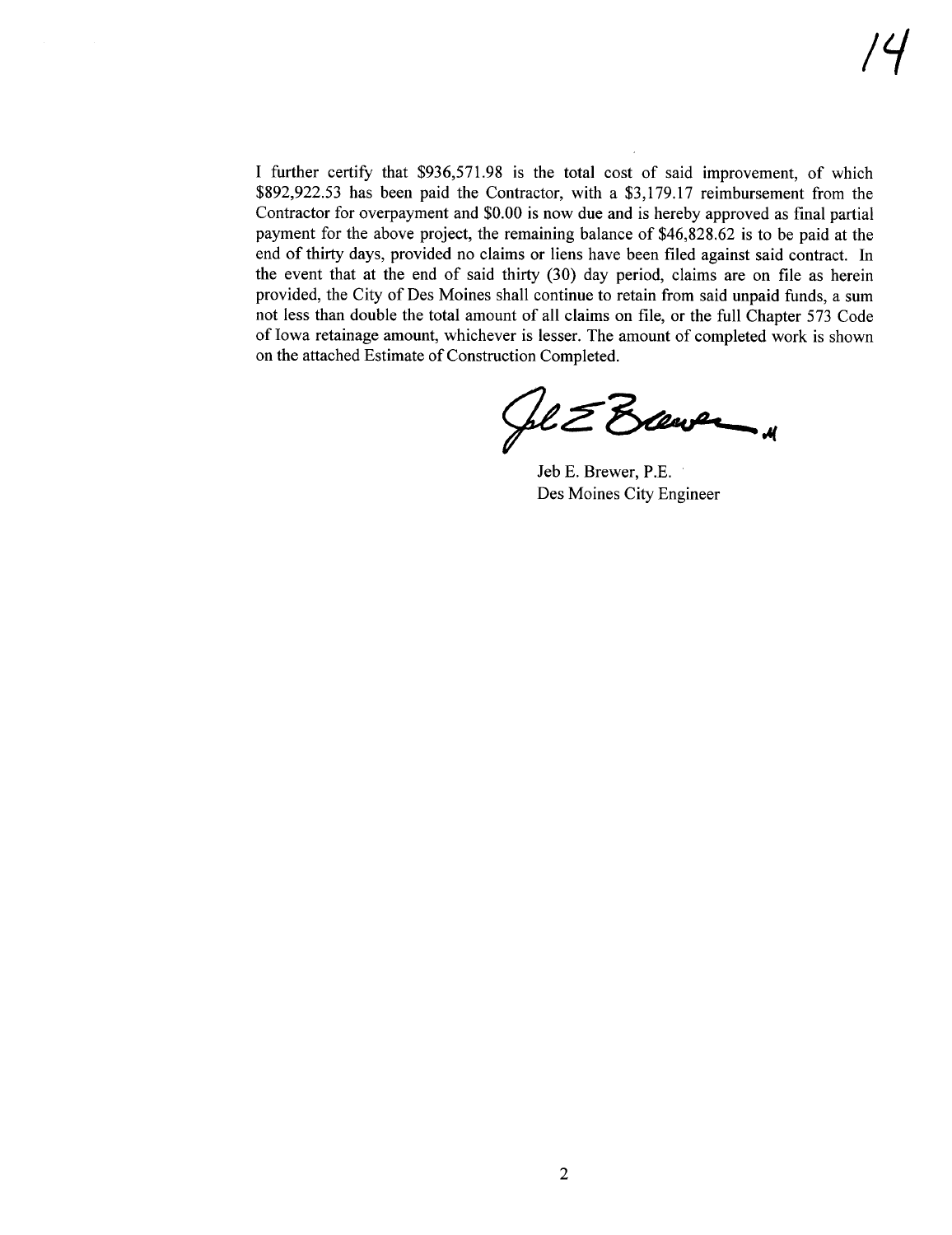# ESTIMATE OF CONSTRUCTION COMPLETED PARTIAL PAYMENT NO. 12 (FINAL) FOR WORK DONE FROM 9/26/08 TO 12/23/08

ACTIVITY ID: 11-2006-028

DATE: 12/23/08

|                    | E MEAL SITE<br><b>PROJECT: ML KING PARK SHELTER &amp; CONGREGAT</b><br>CONTRACTOR: ROCHON |                 |                  |                       |                              |                          | DAIL: 12/23/08                 |
|--------------------|-------------------------------------------------------------------------------------------|-----------------|------------------|-----------------------|------------------------------|--------------------------|--------------------------------|
|                    |                                                                                           |                 |                  |                       |                              |                          | PARTIAL PAYMENT NO. 12 (FINAL) |
|                    |                                                                                           |                 |                  | UNITS                 |                              |                          |                                |
| LINE NO.           | DESCRIPTION                                                                               | UNIT            | <b>ESTIMATED</b> |                       | CONSTRUCTED                  |                          |                                |
| $\scriptstyle\sim$ | Enclosed Shelter Building                                                                 | 5T              |                  | 000<br>AUTHORIZED     | TO DATE                      | UNIT PRICE               | TOTAL AMOUNT                   |
|                    | HMA Base                                                                                  | ION             | 200              |                       | .000                         | \$720,650.00             | \$720,650.00                   |
| E                  | <b>HMA</b> Surface                                                                        | TON             |                  | 184.900               | 184.900                      | \$100.00                 | \$18,490.00                    |
| 4                  | Curb & Gutter, $24^{\circ}$ PCC                                                           | H               | 350              | 223.640               | 223.640                      | \$78.00                  | \$17,443.92                    |
| S                  | Earthwork - Site                                                                          |                 | $\frac{1}{900}$  | 901.000               | 901.000                      | \$18.00]                 | $\sqrt{16,218.00}$             |
| 0                  | Additional Topsoil                                                                        | JOB             |                  | $\overline{[00]}$     | $\frac{1000}{0.000}$         | \$21,000.00              | \$21,000.00                    |
| 7                  | Pulverize Asphalt Tennis Court                                                            | গ্ৰাই           | 100              | 0.000                 |                              |                          | $\frac{80.00}{ }$              |
| $\infty$           | Parking Lot Lighting                                                                      |                 | 820              | 820.000               | 820.000                      | \$38.00                  | \$4,100.00                     |
| ᡋ                  | Lot Striping                                                                              | <b>EOL</b>      |                  | 1.000                 | 1.000                        | \$9,500.00               | 69,500.00                      |
| $\Xi$              | Sanitary Sewer MH and Plugs                                                               | <b>JOB</b>      |                  | $\frac{000}{1.000}$   | $\frac{1000}{1}$             | \$400.00                 | \$400.00                       |
|                    | Sidewalk, 4" PCC                                                                          | <b>EOL</b>      |                  | 1.000                 | $\overline{\text{.000}}$     | \$5,000.00               | \$5,000.00                     |
| $\overline{c}$     | $6"$ PCC<br>Driveway,                                                                     | $\overline{S}$  | $\overline{700}$ | 628.000               | 628.000                      |                          | \$18,840.00                    |
| $\mathbf{r}$       | Plantings                                                                                 | ķΣ              | $\overline{200}$ | 193.000               | 193.000                      | <b>830.00</b><br>832.00  | \$6,176.00                     |
| 4                  | Project Sign                                                                              | JOB             |                  |                       | $\frac{1000}{\pi}$           | \$10,800.00              | \$10,800.00                    |
| n                  | Unsuitable Soil, Remove & Replace                                                         | $E_{\rm A}$     |                  | $\frac{1.000}{1.000}$ | 1.000                        |                          | 8500.00                        |
|                    |                                                                                           | S               | $\overline{5}$   | 0.000                 | 0.000                        | \$500.00                 |                                |
| ALT                | Add open air shelter $@$ east end of building                                             |                 |                  |                       |                              |                          | \$0.00                         |
| $\sim$<br>ALT.     | Geo-thermal in lieu of forced air                                                         | $\overline{S1}$ |                  |                       | 1.000                        | \$21,300.00              |                                |
|                    |                                                                                           | $^{21}$         |                  |                       | $\frac{1.000}{\sqrt{1.000}}$ | \$28,900.00              | \$21,300.00                    |
| J<br>S             |                                                                                           |                 |                  |                       |                              |                          | \$28,900.00                    |
| CO <sub>2</sub>    | ADD WATER LINE, HARDWARE, INTERCEPTOR                                                     | $\overline{21}$ |                  |                       | 1.000                        |                          |                                |
| CO <sub>3</sub>    | ADD ELEC., STAINLESS STEEL COUNTER                                                        | $\frac{S}{I}$   |                  |                       |                              | \$11,031.00              | \$11,031.00                    |
|                    | ADD KNOX BOX, BRACING, CONDUIT                                                            |                 |                  |                       | 1.000                        | \$5,697.04               |                                |
| CO4.01             | <b>GRIND CURB</b>                                                                         | <u>EJE</u>      |                  |                       | 1.000                        | \$2,440.42<br>\$1,000.00 | \$5,697.04<br>\$2,440.42       |
| CO4.02             | REMOVE PVMT                                                                               |                 |                  |                       | 1.000                        |                          | \$1,000.00                     |
| CO4.03             | <b>INSTALL HMA</b>                                                                        |                 |                  |                       | $\frac{1000}{1000}$          | $\sqrt{2,500.00}$        | \$2,500.00                     |
| CO4.04             | REPLACE CASTING                                                                           |                 |                  |                       | 1.000                        | 8400.00                  |                                |
| CO4.05             | <b>REMOVE STUMP</b>                                                                       | 333993          |                  |                       | 1.000                        | \$950.00                 | 8400.00                        |
| CO4.06             | <b>ISLAND</b><br><b>MODIFY</b>                                                            |                 |                  |                       | 1.000                        |                          | 8642.50                        |
| CO4.07             | <b>HSY</b><br><u>КTИ</u>                                                                  |                 |                  |                       | $\overline{\Xi}$             | \$4,063.00               | \$4,063.00                     |
| CO4.08             | <b>JUNIPERS</b>                                                                           |                 |                  |                       | $\overline{000}$             |                          | \$2,500.00                     |
| S<br>S             | BOND, INSURANCE, OHP                                                                      | $\mathbb{E}$    |                  |                       | 000                          | \$1,702.66               | \$1,702.66                     |
| čS                 | ELECTRICAL, HVAC, SIGNAGE                                                                 | $\overline{51}$ |                  |                       | 1.000                        | \$1,404.46               | 61,404.46                      |
|                    |                                                                                           | $^{2}$          |                  |                       | 000                          | \$2,922.98               | \$2,922.98                     |
|                    |                                                                                           |                 |                  |                       |                              |                          |                                |
|                    |                                                                                           |                 |                  |                       |                              |                          |                                |
|                    |                                                                                           |                 |                  |                       |                              |                          |                                |
|                    |                                                                                           |                 |                  |                       |                              |                          |                                |

Page 1 of 2